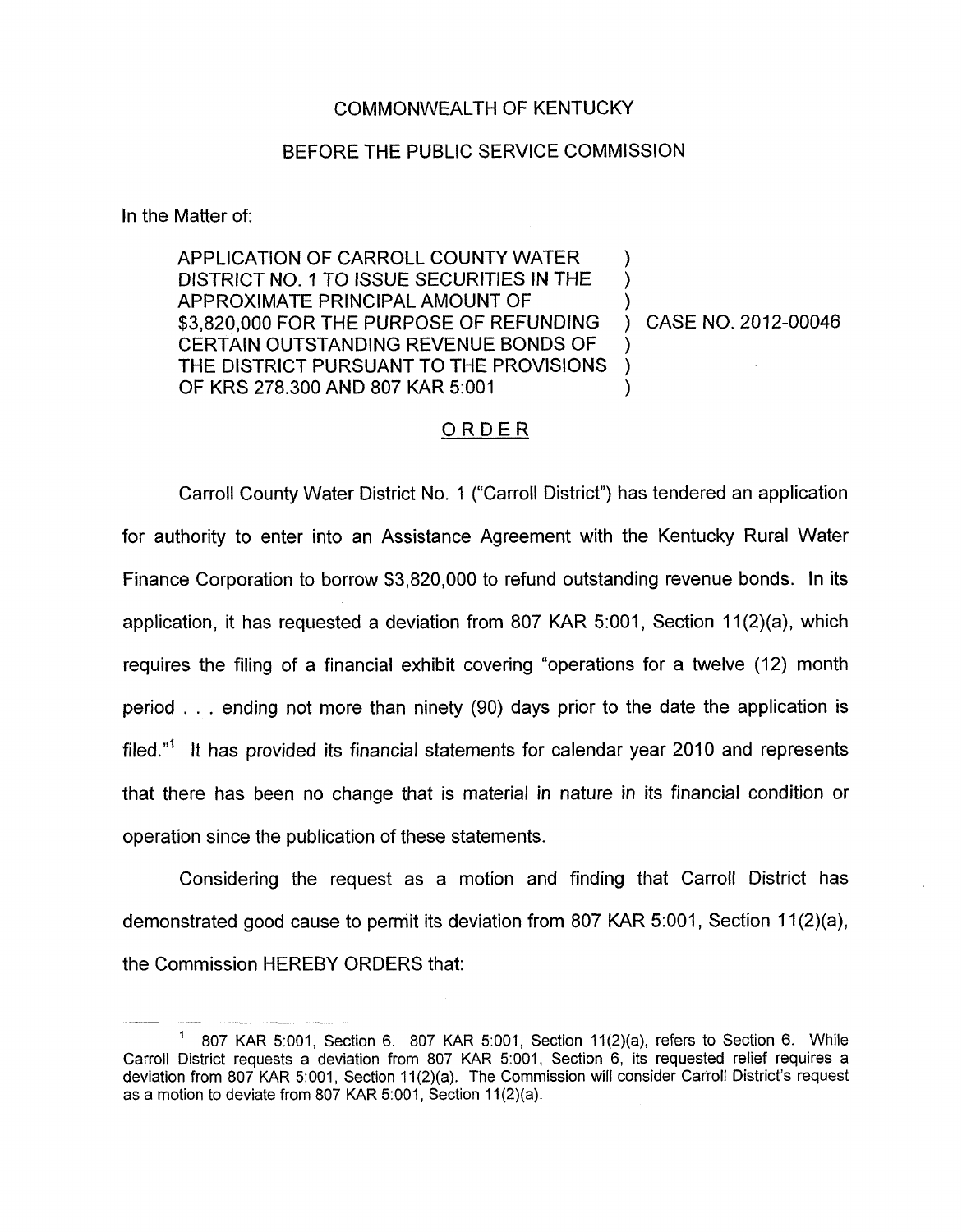1. Carroll District's motion to deviate from 807 KAR 5:001, Section 11 (2)(a),

is granted.

2. Carroll District's application is considered filed as of the date of this Order.

**By** the Commission



**ATTES** Exed Durector le.

Case No. 2012-00046